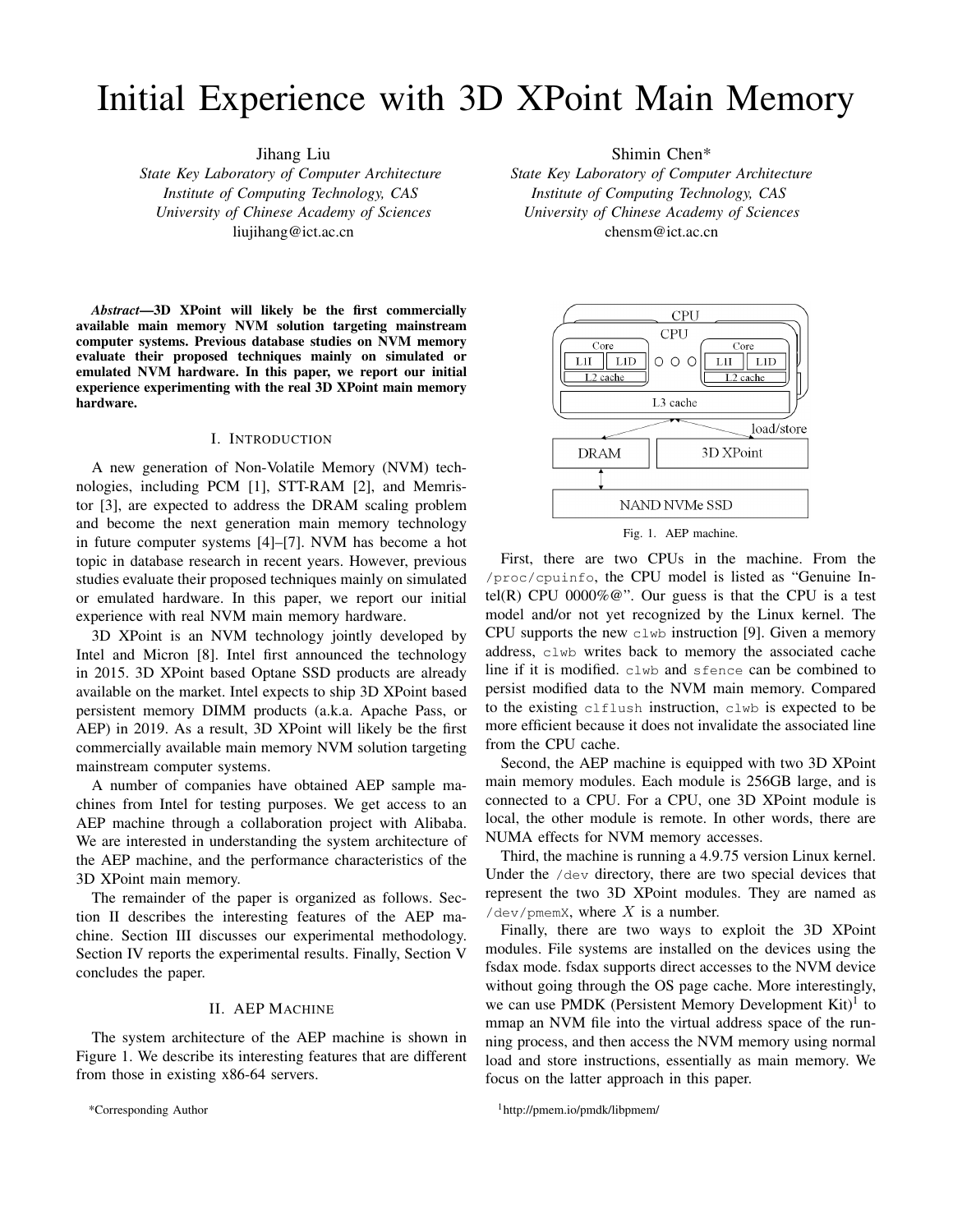# III. EXPERIMENTAL METHODOLOGY

In the literature, NVM is expected to have read/write performance similar to but slower than DRAM. The performance of reads and writes may be asymmetric. Persisting modified contents to NVM is considered an expensive operation. Are these true with 3D XPoint?

We would like to understand the performance characteristics of 3D XPoint main memory through systematic performance tests. We consider the following aspects in our experiments:

- Impact of write contents on performance: Various techniques, including data comparison writes [10], have been proposed to improve NVM write performance and reduce write energy consumption in the literature. These techniques exploit the fact that a portion of the bits written are unchanged compared to the original contents. Therefore, it is possible to compare the new contents with the original contents and perform the NVM write operations only for the changed bits, thereby avoiding unnecessary overwrites. We would like to check if such effects exist in the real 3D XPoint memory hardware.
- Total amount of data accessed: SSDs and HDDs often employ caching in the devices to improve performance. If the working data set fits into the in-device caches, applications will see much better performance. In addition to caching, SSDs often reserve additional flash space (e.g. as much as 20% more than the reported capacity) in order to better organize new writes for wear-leveling purposes. While NVM is significantly different from SSDs and HDDs, techniques in the similar vein may be exploited. Therefore, it is necessary to observe the performance of 3D XPoint under different amount of data accessed.
- The randomness of the memory accesses: Database operations display different memory access patterns. For example, table scans perform sequential accesses. Hash or B+-Tree index accesses often visit memory locations in a random fashion. Random accesses can be either dependent or independent. A typical scenario that performs dependent random accesses is following a linked list. The memory address of the next node on the linked list is stored in the previous node. Therefore, the access to the next node depends on the access to the previous node. In contrast, retrieving a set of records given their record IDs result in independent random accesses, which may be served by parallel memory accesses. It is important to study different memory access patterns.
- Whether to persist data using clwb+sfence: A store instruction (e.g., mov) completes when it reaches the CPU cache. After that, when and in what order modified lines are written back to memory are controlled by the CPU cache hardware. Unfortunately, CPU cache is volatile. Therefore, to guarantee consistent NVM data structures after crash recovery, special instructions (e.g., clwb and sfence) have to be used to ensure modified contents are written back to the NVM memory. We would like to quantify the overhead of such special instructions.

• NUMA effect: In the AEP machine, two 3D XPoint modules are attached to two CPUs, respectively. Therefore, we study 3D XPoint's NUMA effect in Section IV-D. We control the CPU affinity and memory binding for the tests. (Please note that in the experiments of Section IV-A– IV-C, we avoid the NUMA effect by performing only local memory and NVM accesses.)

We run a set of memory tests. Every test run allocates  $BlockNum \times BlockSize$  memory either from DRAM or from 3D XPoint (using PMDK). Then, it initializes the allocated memory by writing every bytes. After that, it tests a specified memory access pattern. gettimeofday is used to measure the elapsed time of performing all the memory accesses. Finally, it computes the access latency and bandwidth by combining the elapsed time, BlockNum, and BlockSize. We test the following memory access patterns:

- Sequential read (seqread): The test sequentially reads the  $BlockNum \times BlockSize$  memory.
- Random read (randread): The memory is divided into BlockNum blocks, each with BlockSize bytes. The test allocates a pointer array with  $BlockNum$  entries. It populates the array with the memory addresses of the blocks, then randomly shuffles the array entries. It reads the blocks by following the pointers in the array, thereby performing independent random accesses. We vary  $BlockSize$  in the experiments. As  $BlockSize$ increases, the memory access patterns become closer to the sequential access pattern.
- **Dependent read (depread):** The test obtains a random permutation of the blocks using the random pointer array as in randread. It constructs a linked list of the blocks in the order of the random permutation. Then, the test reads the memory blocks by following the linked list. In this way, it performs dependent memory reads.
- Sequential / random / dependent write (seqwrite / randwrite / depwrite): The write tests use similar patterns as the read tests. There is one major difference. A write test can be specified to persist modified data. If this feature is enabled, then a clwb is issued after the modified contents of a cache line are fully written, and a sfence is issued after an entire block is written. If this feature is disabled, then writes are performed without the special instructions.

# IV. EXPERIMENTAL RESULTS

# *A. Impact of Write Contents on Performance*

The first set of experiments check whether 3D XPoint memory modules take advantage of the data patterns of the modified data and the original data during the write operations. If the write performance is dependent on the data patterns, then we need to pay special attention to choose appropriate initial and final values for the writes in all subsequent experiments. If write values do not affect the write performance, then we can use any arbitrary values.

We test three initial values in the experiments: 0xf0f0f0f0f0f0f0f0 (every byte consists of four "1"s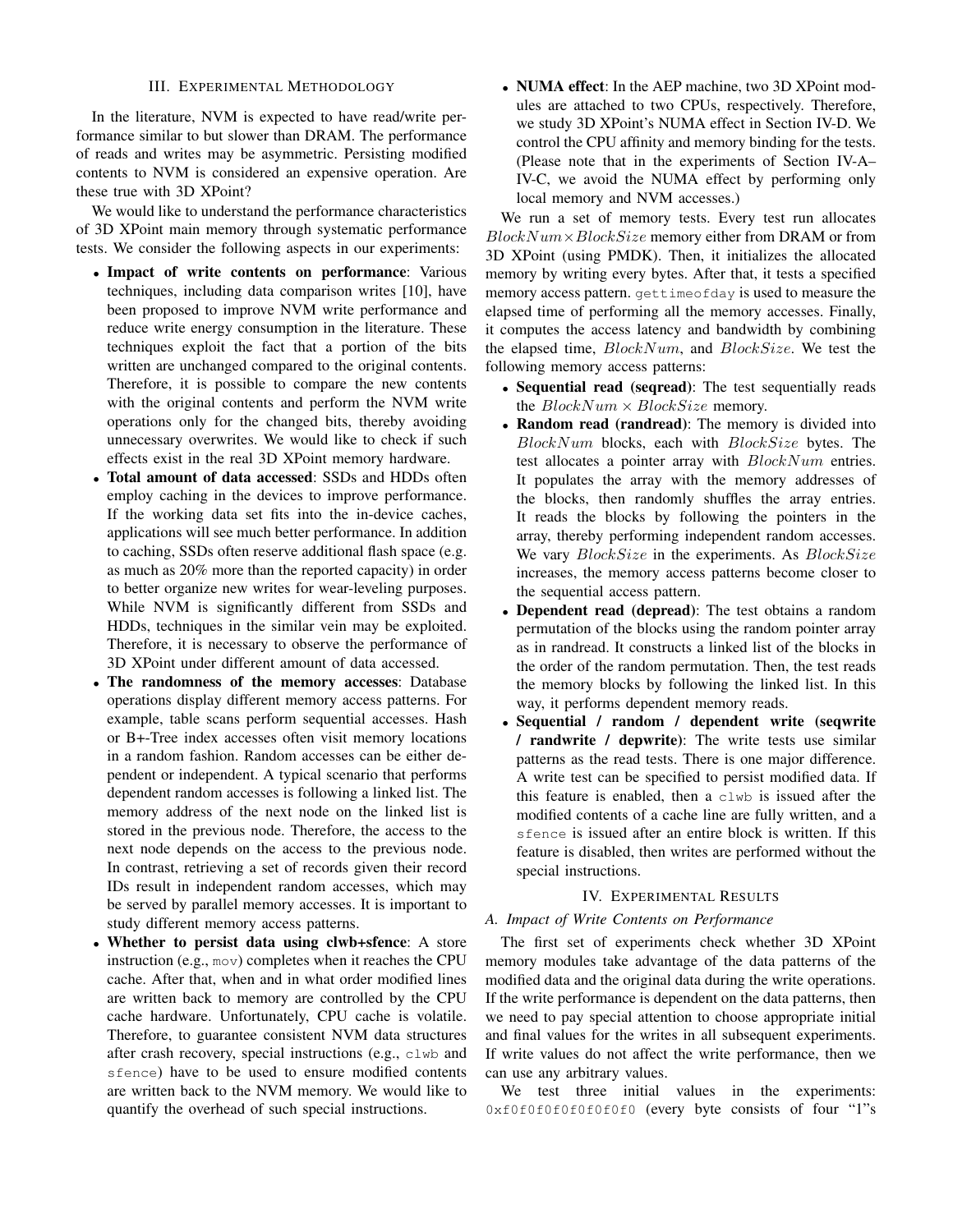

Fig. 3. Read performance varying the amount of data accessed.

followed by four "0"s), 0xaaaaaaaaaaaaaaaaa (alternating between "1"s and "0"s), and 0x0000000012345678 (an arbitrary value). For every initial value, we construct eight values to write by performing bitwise not to 1 byte, 2 bytes, ..., 8 bytes of the initial value. We choose the total amount of data accessed to be 8GB and 32GB. Then we run seqwrite and randwrite experiments.



Figure 2(a)-(d) show the performance of sequential writes and random writes of 8GB and 32GB data while varying the number of changed bytes in every 8-byte word. The Yaxis shows the average latency for writing a 64B cache line. From the figures, it is clear that the write performance of 3D XPoint does not change significantly while varying write data patterns. Therefore, we conclude that the write performance of 3D XPoint in the sample AEP machine does not depend on the data patterns. In the following experiments, we can choose the initial values and write values arbitrarily.

#### *B. Varying Total Amount of Data Accessed*

In this set of experiments, we perform sequential, random, and dependent read and write tests while varying the total amount of data accessed. We avoid the NUMA effect by testing only the local DRAM module and the local NVM module. We vary the total amount of data accessed from 1GB to 256GB. The smallest size, 1GB, is well beyond the CPU cache size. The largest size, 256GB, is the capacity of a single 3D XPoint module in this machine. The block size in the experiments is equal to the cache line size (i.e. 64B).

Figure 3 (a)-(f) show the bandwidth and latency for seqread, randread, and depread on DRAM (mem) and 3D XPoint memory. Figure 4 (a)-(f) show the bandwidth and latency for seqwrite, randwrite, and depwrite on DRAM (mem), 3D XPoint memory, and 3D XPoint with clwb+sfence instructions (persist). Please note that the Y-axes in the write performance figures (Figure 4 (a)-(f)) are in the logarithmic scale. From the figures, we have the following observations.

Performance varying data size. As the total amount of data accessed increases from 1GB to 256GB, the DRAM curves remain relatively flat in all figures, while the random and dependent read and write curves of 3D XPoint change significantly. We compute the slope of changes by dividing the delta latency by the delta data sizes of adjacent points. We see that the slopes become relatively small after 32GB for all cases. Therefore, we suspect that techniques such as caching are used inside the 3D XPoint module to improve performance. This effect becomes insignificant when the amount of data accessed is 32GB or larger.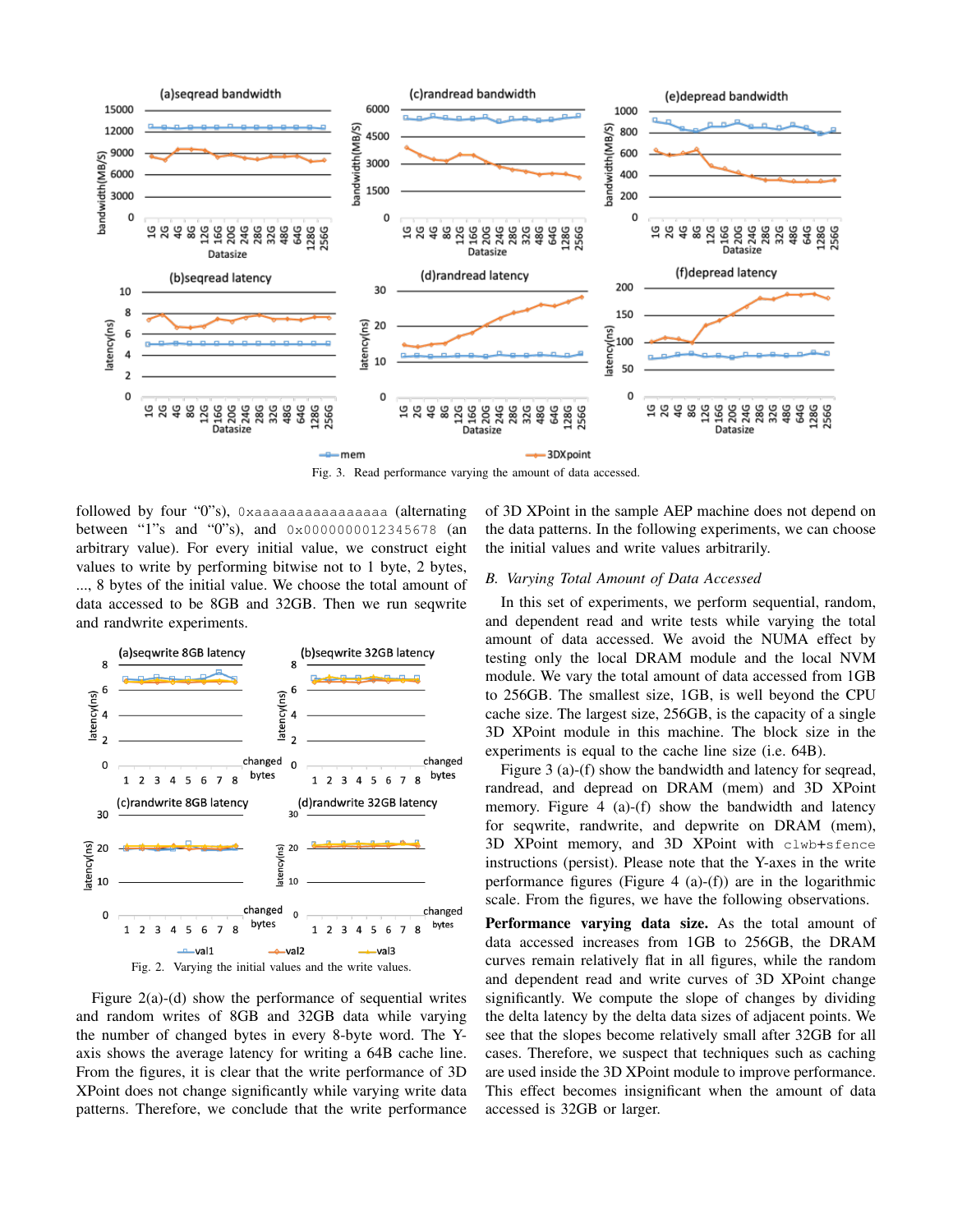

Fig. 4. Write performance varying the amount of data accessed.

Read performance: 3D XPoint vs. DRAM. Compared to DRAM, 3D XPoint is 1.3–1.6x slower for seqread, 1.2–2.3x slower for randread, and 1.3–2.5x slower for depread. If we consider only data sizes greater than or equal to 32GB, then compared to DRAM, 3D XPoint is 1.5x slower for seqread, 2.1–2.3x slower for randread, and 2.3–2.5x slower for depread.

depread ensures that only a single read can be serviced at a time. On the other hand, in randread and seqread, the CPU can issue multiple reads in parallel. The performance of randread and seqread also reflects the device's capability of supporting concurrent memory accesses. Therefore, if we consider the latency of a memory read, 3D XPoint is 2.3–2.5x slower than DRAM.

Write performance: 3D XPoint vs. DRAM. Compared to DRAM, 3D XPoint is 1.2–1.9x slower for seqwrite, 1.1–2.5x slower for randwrite, and 1.3–2.3x slower for depwrite. If we consider only data sizes greater than or equal to 32GB, then compared to DRAM, 3D XPoint is 1.4–1.7x slower for seqwrite, 2.2–2.5x slower for randwrite, and 2.2–2.3x slower for depwrite.

Write performance: persist vs. normal 3D XPoint write. From Figure 4, we see that persist is drastically worse than normal 3D XPoint writes for seqwrite and randwrite. This is because normal 3D XPoint writes are cached in the CPU cache. The actual writes to the 3D XPoint can be reordered and performed in parallel in the background. In contrast, persist uses clwb to enforce the writes to immediately go to the 3D XPoint memory. sfence further ensures that the next block of data is written after the previous writes complete. Since the block size is 64B in this set of experiments, there will be no concurrent cache line writes in the persist experiments.

As a result, compared to normal 3D XPoint writes, persist

is 10.7–14.2x slower for seqwrite, and 2.9–5.1x slower for randwrite. If we consider only data sizes greater than or equal to 32GB, then compared to normal 3D XPoint writes, persist is 12.1–14.1x slower for seqwrite, and 3.0–3.4x slower for randwrite. Interestingly, the largest slowdowns occur when the data sizes are small, where the caching mechanism works best.

For depwrite, the persist curve and the 3D XPoint curve almost overlap with each other. For depwrite, there is no temporal or spatial locality among the writes and there is no concurrent writes in the memory system. Therefore, the CPU cache has limited benefits to depwrite. Consequently, depwrite and persist have similar performance.

3D XPoint: Read vs. Write. Compared to reads, 3D XPoint writes are up to 1.4x slower for sequential accesses, up to 2.3x slower for random accesses, and up to 1.2x slower for dependent accesses. Overall, the asymmetric effect of NVM reads and writes are modest: 3D XPoint writes are up to 2.3x than reads.

## *C. Varying Block Size*

In the previous experiments, the block size is fixed to 64B. In this set of experiments, we vary the block size from 16B to 4096B and run sequential, random, and dependent memory tests. For the persist write experiments, we issue a clwb for every line in the block, and issue a single sfence instruction after the entire block is written.

Figure 5(a)-(f) show seqread, randread, depread, seqwrite, randwrite, and depwrite performance while varying the block size from 16B to 4096B. The Y-axes of Figure 5(a) and (b) are in the linear scale, while the Y-axes of Figure 5 (c)-(f) are in the logarithmic scale. From the figures, we have the following observations.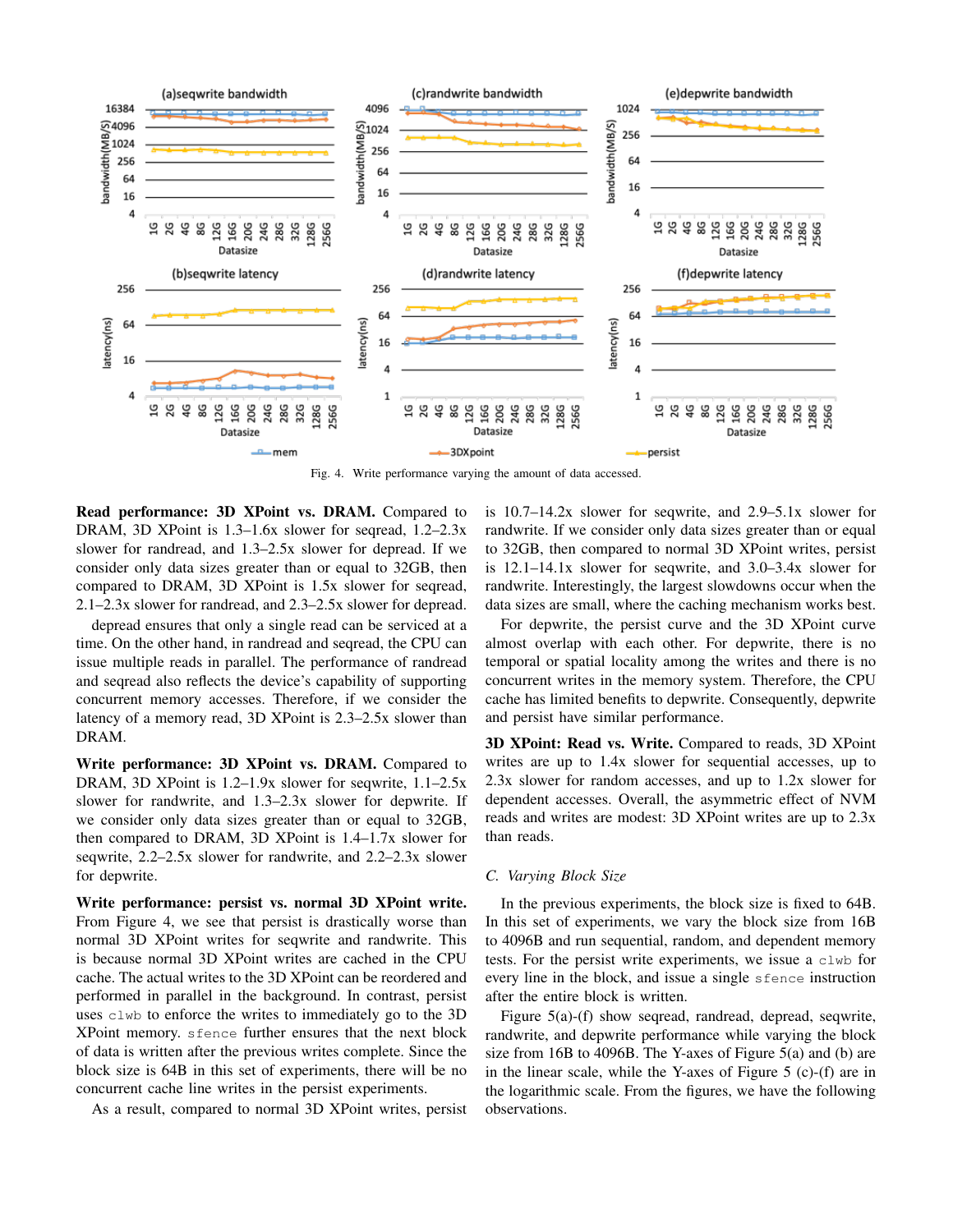

Fig. 5. Read and write performance varying block size.

First, in the cases of seqread and seqwrite, the performance of DRAM and 3D XPoint is roughly stable. In the test program, the inner loop processes the data in a block, and the outer loop processes every block. The test program performs sequential memory accesses for all the data accessed. The block size in the inner loop does not make much difference.

Second, in the cases of randread and randwrite, the bandwidth of DRAM and 3D XPoint increases as the block size grows larger. This is because the larger the block size, the less random and the more sequential the accesses. Therefore, the randread (randwrite) performance become closer and closer to the seqread (seqwrite) performance.

Finally, the performance of persist writes also increases as the block size increases. However, interestingly, in the case of depwrite, the curve of persist and the curve of normal 3D XPoint writes diverge when the block size is beyond 512B. As the access pattern becomes more and more similar to the sequential accesses, the cost of clwb shows up.

# *D. NUMA Effect*

In this set of experiments, we study the NUMA effect of the AEP machine. The tests use the numactl, cpubind, and membind commands to bind the desired CPU and memory nodes to the test program. Both DRAM and 3D XPoint have NUMA effect. That is, remote memory accesses have longer latency and lower bandwidth than local memory accesses. What's interesting is the impact of 3D XPoint vs. DRAM on the NUMA effect.

Table I compares the performance of remote and local memory accesses for DRAM, 3D XPoint, and persist. The table lists the latency differences (remote latency - local latency) and the latency ratios (remote latency / local latency) for seqread, randread, depread, seqwrite, randwrite, and depwrite. From the table, we have the following observations:

- 1) As expected, the performance of remote memory access is lower than the performance of local memory accesses for both DRAM and 3D XPoint. The two CPUs in the system are connected through the QPI link. A remote memory access has to go through the QPI link between the two CPUs and then use the memory controller on the remote CPU to perform the memory access. This extends the memory access latency and reduces the memory bandwidth.
- 2) For seqread, seqwrite, randread and randwrite, the latency difference of 3D XPoint is larger than that of DRAM. However, the latency ratios are all similar. In these cases, the CPU can issue multiple concurrent memory accesses. The bandwidth supported by the QPI are the determinant factor. This is a feature of the QPI. Therefore, the latency ratios are similar for both DRAM and 3D XPoint.
- 3) For depread, the latency differences of DRAM and 3D XPoint are similar, but the latency ratio of DRAM is larger than that of 3D XPoint. In this case, there are no concurrent memory accesses. The dominant factor is the extra latency caused by the QPI. Therefore, the latency differences of DRAM and 3D XPoint are similar. Latency ratio = (local latency + difference) / local latency = 1 + difference/local latency. Since the local latency of 3D XPoint is larger than that of DRAM, its latency ratio is smaller.
- 4) For 3D XPoint persist writes, the latency differences and the latency ratios are all larger than those of DRAM and 3D XPoint normal writes. Remote persist is much more costly than local persist. clwb+sfence have greater impact on remote accesses than on local accesses. Our